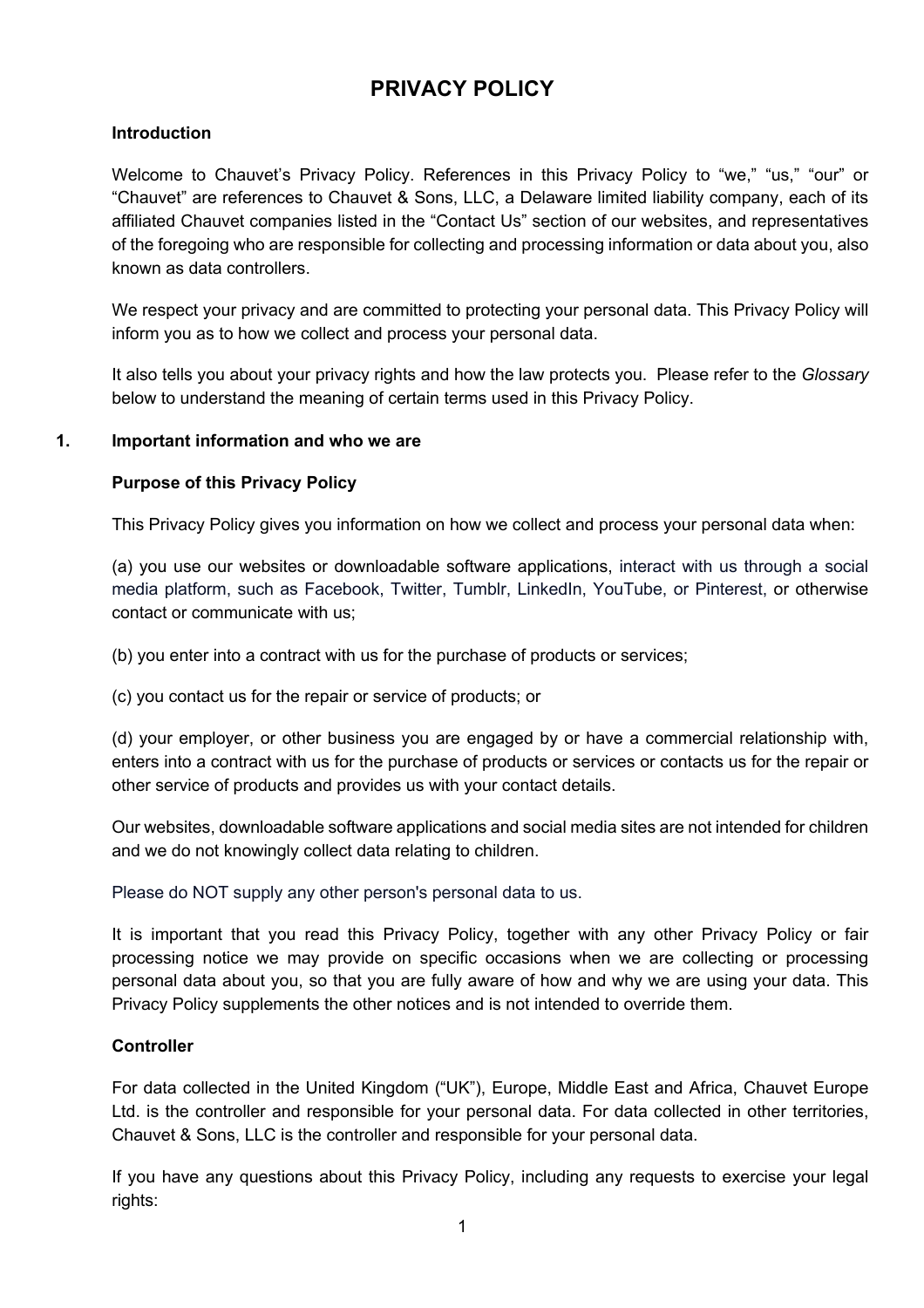- If you reside in the UK, Europe, Middle East or Africa, please contact us at *privacy@chauvetlighting.eu* or by mail at: Chauvet Europe Ltd., Unit 1C, Brookhill Road Industrial Estate, Pinxton, Nottingham NG16 6NT United Kingdom (Attention: Data Privacy).
- If you reside in any other territory, please contact us at *privacy@chauvetlighting.com* or by mail at: Chauvet & Sons, LLC, 5200 NW 108<sup>th</sup> Avenue, Sunrise, Florida, 33351 USA (Attention: Data Privacy).

For data collected where Chauvet Europe Ltd. is the controller, you have the right to make a complaint at any time to the Information Commissioner's Office (ICO), the UK supervisory authority for data protection issues (www.ico.org.uk). We would, however, appreciate the chance to deal with your concerns before you approach the ICO, so please contact us in the first instance.

# **Changes to the Privacy Policy and your duty to inform us of changes**

This version was last updated on April 11, 2022.

It is important that the personal data we hold about you is accurate and current. Please keep us informed if your personal data changes during your relationship with us.

# **Third-party links**

If you are using our websites**Error! Hyperlink reference not valid.**, please be aware that it may include links to third-party websites, plug-ins and applications. Clicking on those links or enabling those connections may allow third parties to collect or share data about you. We do not control these third-party websites and are not responsible for their privacy statements. When you leave our website, we encourage you to read the privacy policy of every website you visit.

#### **Personal Data from Social Media**

When you interact with us through a social media platform, such as Facebook, Twitter, Tumblr, LinkedIn, YouTube, or Pinterest, we may collect the personal data that you make available to us on that platform, including but not limited to, your account identification or handle. We will comply with the privacy policies of the corresponding social media platform and we will only collect and store the personal data that we are permitted to collect by these social media platforms.

#### **2. The data we collect about you**

Personal data, or personal information, means any information about an individual from which that person can be identified. It does not include data where the identity has been removed (anonymous data).

We may collect, use, store and transfer different kinds of personal data about you, such as the following:

- **Identity Data** includes your first, last and maiden name, username and similar identifier.
- **Contact Data** includes your billing address, trading address, email address and telephone numbers.
- **Transaction Data** includes details about payments to and from you and other details of products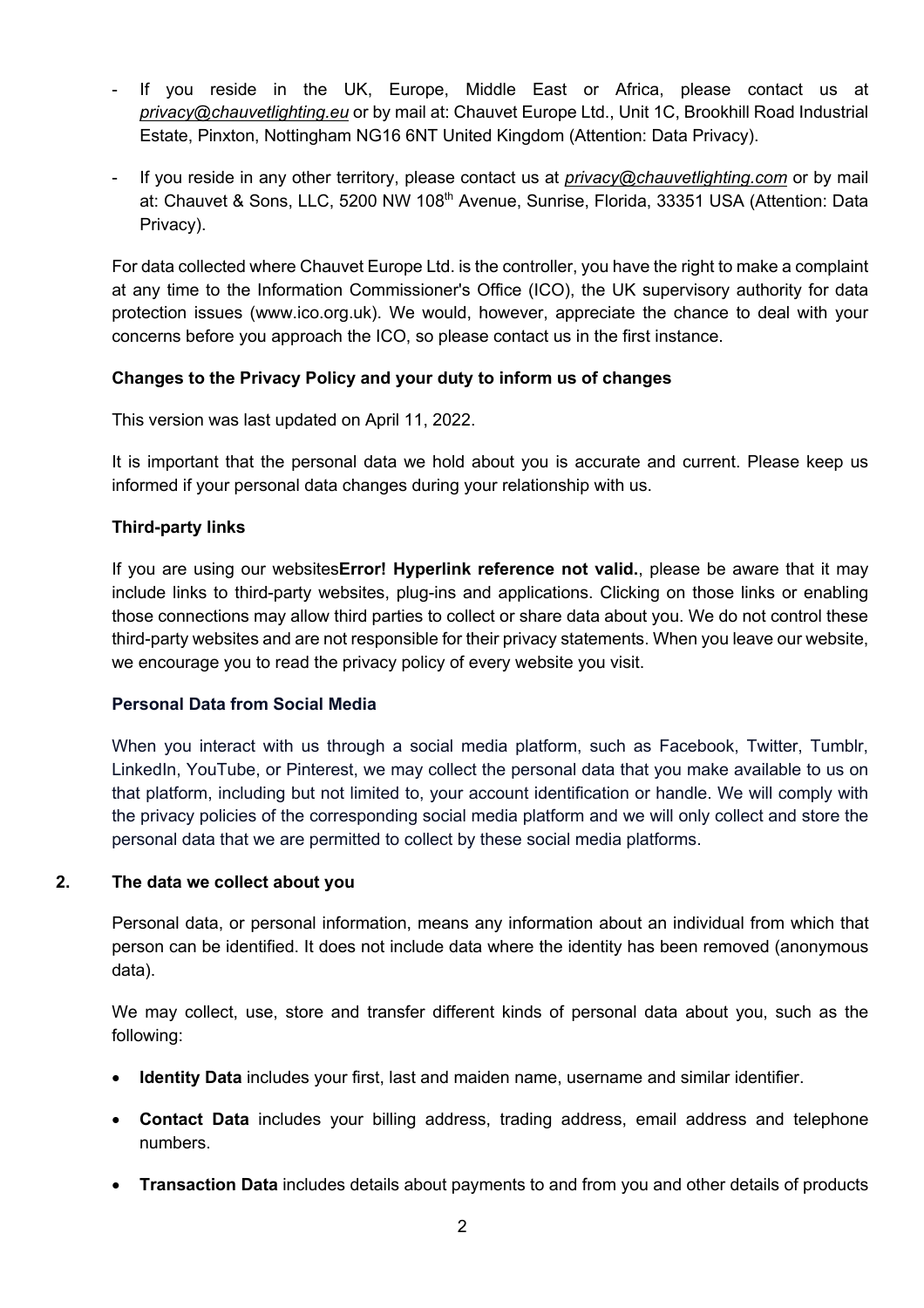and services you have purchased from us.

- **Technical Data** includes your internet protocol (IP) address, login data, browser type and version, time zone setting and location, browser plug-in types and versions, operating system and platform and other technology on the devices you use to access our websites.
- **Profile Data** includes your username and password, purchases or orders made by you, your interests, preferences, feedback and survey responses.
- **Usage Data** includes information about how you use our websites, products and services.
- **Marketing and Communications Data** includes your preferences in receiving marketing from us and our third parties and your communication preferences.

We also collect, use and share **Aggregated Data** such as statistical or demographic data for any purpose. Aggregated Data may be derived from your personal data but is not considered personal data in law as this data does **not** directly or indirectly reveal your identity. For example, we may aggregate your Usage Data to calculate the percentage of users accessing a specific website page. However, if we combine or connect Aggregated Data with your personal data so that it can directly or indirectly identify you, we treat the combined data as personal data which will be used in accordance with this Privacy Policy.

We do not collect any **Special Categories of Personal Data** about you (this includes details about your race or ethnicity, religious or philosophical beliefs, sex life, sexual orientation, political opinions, trade union membership, information about your health and genetic and biometric data). Nor do we collect any information about criminal convictions and offenses.

#### **If you fail to provide personal data**

Where we need to collect personal data by law, or under the terms of a contract we have with you and you fail to provide that data when requested, we may not be able to perform the contract we have or are trying to enter into with you (for example, to provide you with products or services). In this case, we may have to cancel a product or service you have with us, but we will notify you if this is the case at the time.

#### **3. How is your personal data collected?**

We use different methods to collect data from and about you including through:

- **Direct interactions.** You may give us your Identity and Contact Data by filling in forms on our websites or by corresponding with us by mail, telephone, email or otherwise. This includes personal data you provide when you:
	- request information regarding Chauvet or our products or services;
	- complete a warranty registration form;
	- submit a service request;
	- submit a contract or order form;
	- subscribe to newsletters;
	- enter a competition, promotion or survey; or
	- send us some feedback.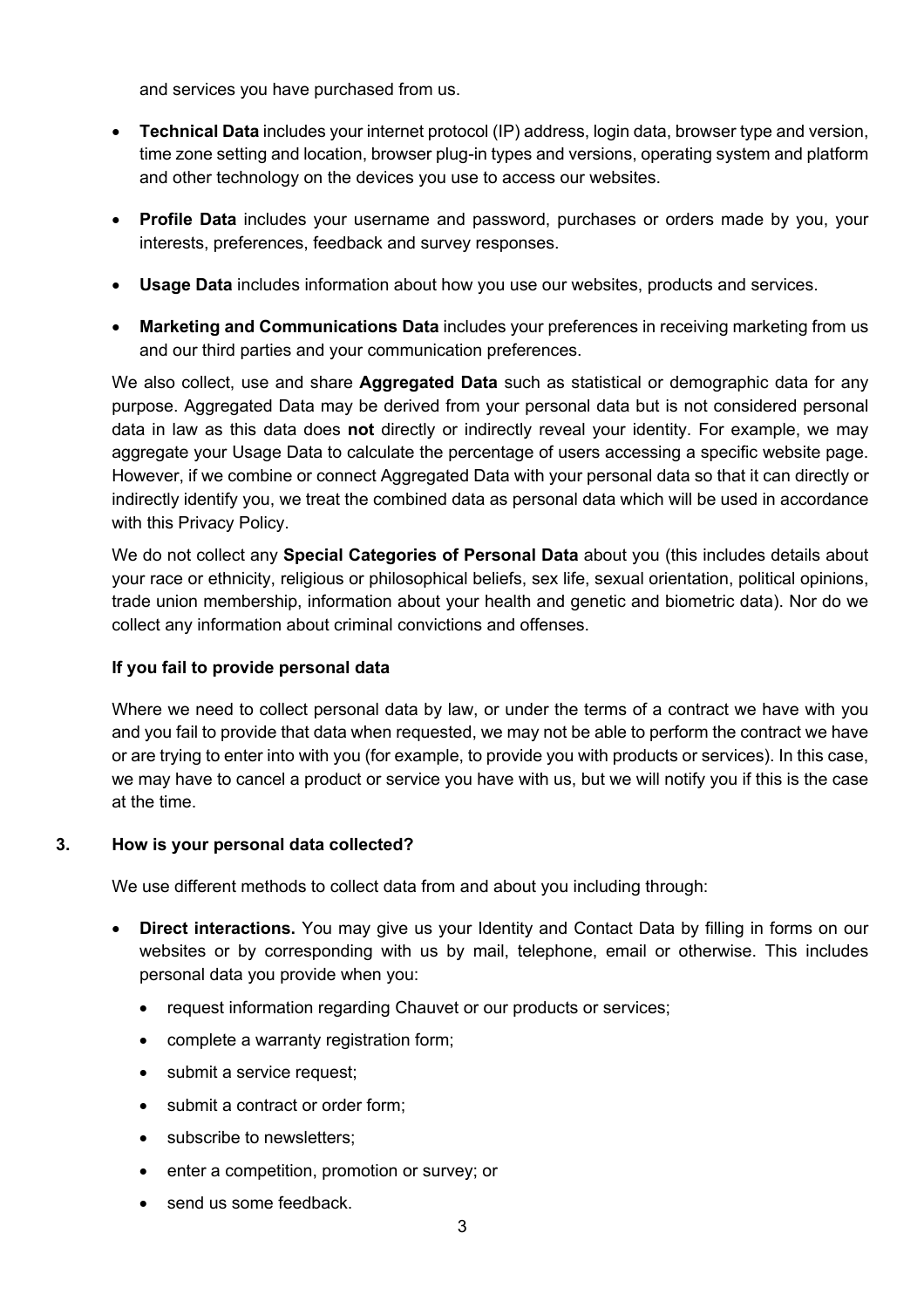- **Automated technologies or interactions.** As you interact with our websites or use our downloadable software applications, we may automatically collect Technical Data about your equipment, browsing actions and patterns. We collect this personal data by using cookies, server logs and other similar technologies. We may also receive Technical Data about you if you visit other websites employing our cookies. Please see our cookie policy for further details.
- **Third parties or publicly available sources.** We may receive personal data about you from various third parties and public sources inside or outside the EU as set out below:
	- Technical Data from the following parties:
		- (a) analytics providers;
		- (b) advertising networks; and
		- (c) search information providers;
	- Contact, Financial and Transaction Data from providers of technical, payment and delivery services;
	- Identity and Contact Data from your employer, or the business you are engaged by, to whom we are providing products or services;
	- Identity and Contact Data from data brokers or aggregators; or
	- Identity and Contact Data from publicly availably sources, such as State Departments of Corporations and Companies House.

#### **4. How we use your personal data**

We will only use your personal data when the law allows us to. Most commonly, we will use your personal data in the following circumstances:

- Where we need to perform the contract we are about to enter into, or have entered into, with you or your employer (or other organization you are engaged by);
- Where it is necessary for our legitimate interests (or those of a third party) and your interests and fundamental rights do not override those interests (for example, to send suggestions and recommendations to you about products or services that may be of interest to you, your employer or the business you are engaged by); or
- Where we need to comply with a legal or regulatory obligation.

See below to find out more about the types of lawful basis that we will rely on to process your personal data.

Sometimes we rely on consent as a legal basis for processing your personal data. You have the right to withdraw consent at any time by contacting our data privacy manager using his contact details above.

#### **Purposes for which we will use your personal data**

Set forth below is a description of the ways we plan to use your personal data and the legal bases we rely on to do so. We have also identified what our legitimate interests are where appropriate.

Note that we may process your personal data for more than one lawful basis depending on the specific purpose for which we are using your data. Please contact us using the contact details above if you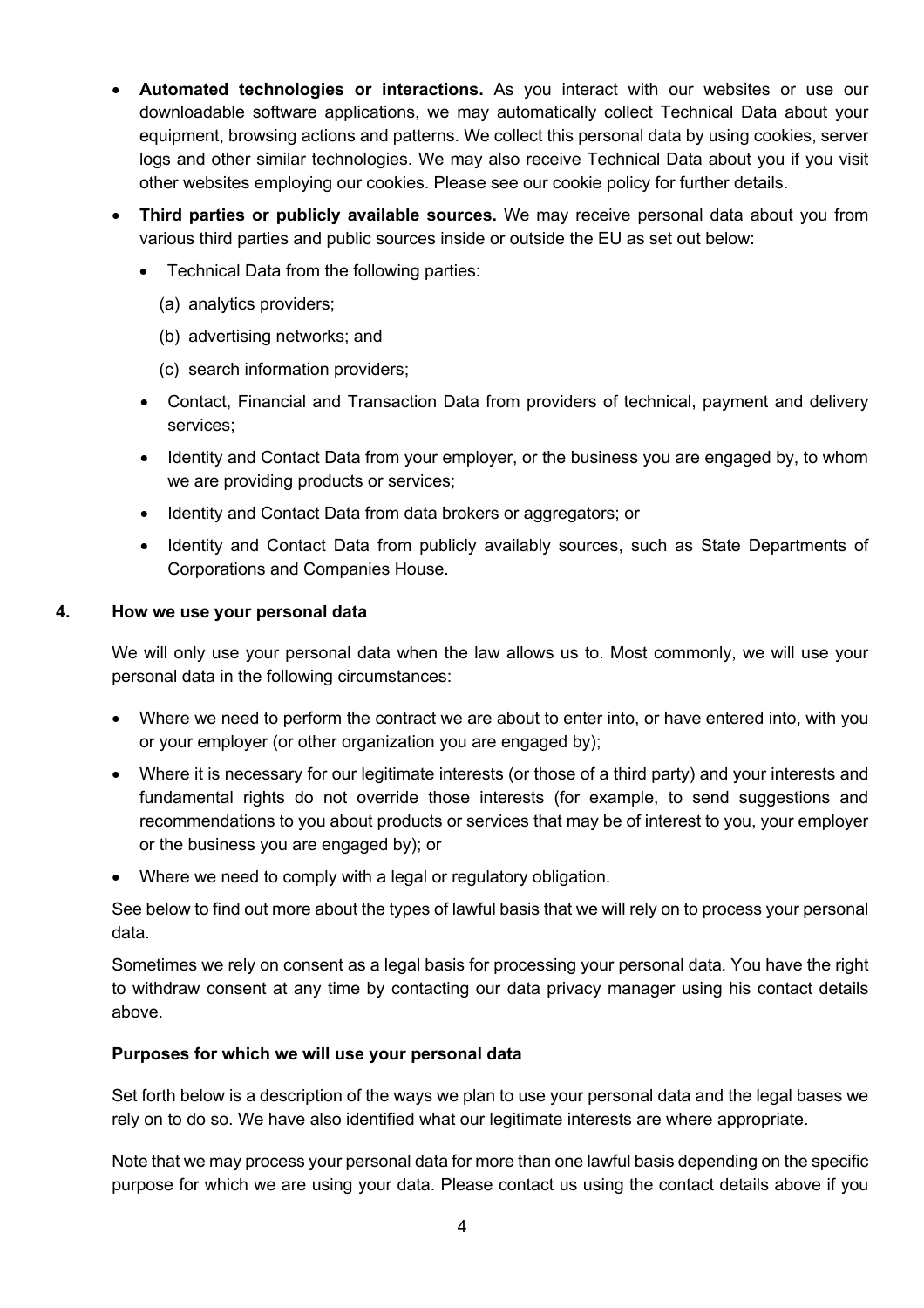need details about the specific legal basis we are relying on to process your personal data where more than one ground has been set out in the table below.

| <b>Purpose/Activity</b>                                                                                                                                                                                                                                                                     | Type of data                                                                                           | Lawful basis for processing including<br>basis of legitimate interest                                                                                                                                                                                                                                                                        |
|---------------------------------------------------------------------------------------------------------------------------------------------------------------------------------------------------------------------------------------------------------------------------------------------|--------------------------------------------------------------------------------------------------------|----------------------------------------------------------------------------------------------------------------------------------------------------------------------------------------------------------------------------------------------------------------------------------------------------------------------------------------------|
| To register you, your employer, or<br>the business you are engaged by,<br>as a new customer                                                                                                                                                                                                 | (a) Identity<br>(b) Contact                                                                            | Necessary for our legitimate interests (to<br>perform a contract with<br>you,<br>your<br>employer or the business you<br>are<br>engaged by)                                                                                                                                                                                                  |
| To process and deliver an order<br>by you, your employer or the<br>business you are engaged by,<br>including:<br>(a) Manage payments, fees and<br>charges<br>(b) Conduct a credit reference<br>determine<br>search<br>to<br>creditworthiness<br>(c) Collect and recover money<br>owed to us | (a) Identity<br>(b) Contact<br>(c) Financial<br>(d) Transaction<br>(e) Marketing and<br>Communications | (a) Performance of a contract with you,<br>your employer or the business you are<br>engaged by<br>(b) Necessary for our legitimate interests<br>(to limit the credit available to an amount<br>for which you, your employer or the<br>business you are engaged by are<br>creditworthy; and to recover debts due to<br>$\mathsf{u}\mathsf{s}$ |
| To manage our relationship with<br>employer<br>you, your<br>the<br>or<br>business you are engaged by<br>which will include:<br>(a) Notifying about changes to our<br>terms or Privacy Policy<br>(b) Asking you to leave a review<br>or take a survey                                        | (a) Identity<br>(b) Contact<br>(c) Profile<br>(d) Marketing and<br>Communications                      | (a) Performance of a contract with you,<br>your employer or the business you are<br>engaged by<br>(b) Necessary to comply with a legal<br>obligation<br>(c) Necessary for our legitimate interests<br>(to keep our customer records updated<br>and to obtain feedback about our products<br>and services)                                    |
| To<br>register<br>the<br>products<br>purchased by you, your employer,<br>or the business you are engaged<br>by, for warranty purposes                                                                                                                                                       | (a) Identity<br>(b) Contact<br>(c) Transaction                                                         | Necessary for our legitimate interests (to<br>perform a contract with you, your<br>employer or the business you<br>are<br>engaged by)                                                                                                                                                                                                        |
| To administer and protect our<br>websites<br>business<br>and<br>our<br>(including troubleshooting, data<br>testing,<br>analysis,<br>system<br>maintenance, support, reporting<br>and hosting of data)                                                                                       | (a) Identity<br>(b) Contact<br>(c) Technical                                                           | (a) Necessary for our legitimate interests<br>(for running our business, provision of<br>administration and IT services, network<br>security, to prevent fraud and in the<br>context of a business reorganisation or<br>group restructuring exercise)<br>(b) Necessary to comply with a legal<br>obligation                                  |
| To deliver relevant content on our<br>websites<br>and<br>email<br>advertisements and measure or                                                                                                                                                                                             | (a) Identity<br>(b) Contact                                                                            | Necessary for our legitimate interests (to<br>customers<br>study<br>how<br>use<br>our<br>products/services, websites and related                                                                                                                                                                                                             |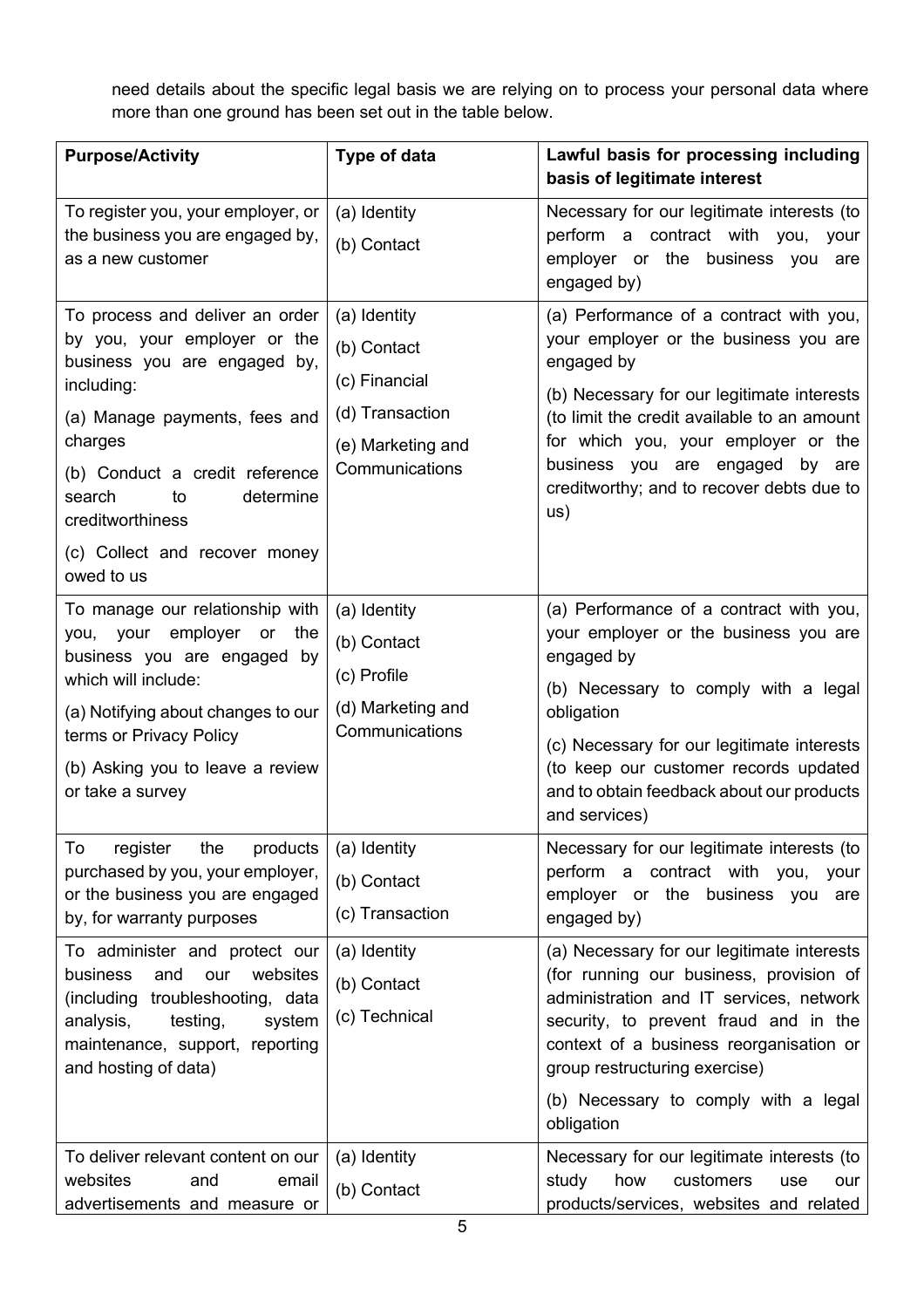| understand the effectiveness of<br>the advertising we serve                                                                                                                                 | (c) Profile<br>(d) Usage<br>(e) Marketing and<br>Communications<br>(f) Technical                                | content, to develop our marketing strategy<br>and content and to grow our business)                                                                                                                                                   |
|---------------------------------------------------------------------------------------------------------------------------------------------------------------------------------------------|-----------------------------------------------------------------------------------------------------------------|---------------------------------------------------------------------------------------------------------------------------------------------------------------------------------------------------------------------------------------|
| To use data analytics to improve<br>our websites, products/services,<br>marketing, customer relationships<br>and experiences                                                                | (a) Technical<br>(b) Usage                                                                                      | Necessary for our legitimate interests (to<br>define types of customers for our products<br>and services, to keep our websites<br>updated and relevant, to develop our<br>marketing strategy and content and to<br>grow our business) |
| To<br>suggestions<br>make<br>and<br>recommendations to you about<br>products, services and events<br>that may be of interest to you,<br>your employer or the business<br>you are engaged by | (a) Identity<br>(b) Contact<br>(c) Technical<br>(d) Usage<br>(e) Profile<br>(f) Marketing and<br>Communications | (a) Necessary for our legitimate interests<br>(to develop our products/services and<br>grow our business)<br>(b) Consent                                                                                                              |

# **Marketing**

We strive to provide you with choices regarding certain personal data uses, particularly around marketing and advertising. We have established the following personal data control mechanisms:

# **Promotional offers from us**

We may use your Identity, Contact, Technical, Usage and Profile Data to form a view on what we think you may want or need, or what may be of interest to you. This is how we decide which products, services and offers may be relevant for you (we call this marketing).

You will receive marketing communications from us if you have:

(a) requested information from us;

(b) purchased products or services from us (in which case such marketing communications will only be by email or text and about similar products and services to those you have already purchased from us); or

(c) consented;

and, in each case, you have not opted out of receiving that marketing.

# **Third-party marketing**

We will get your express opt-in consent before we share your personal data with any other company for marketing purposes.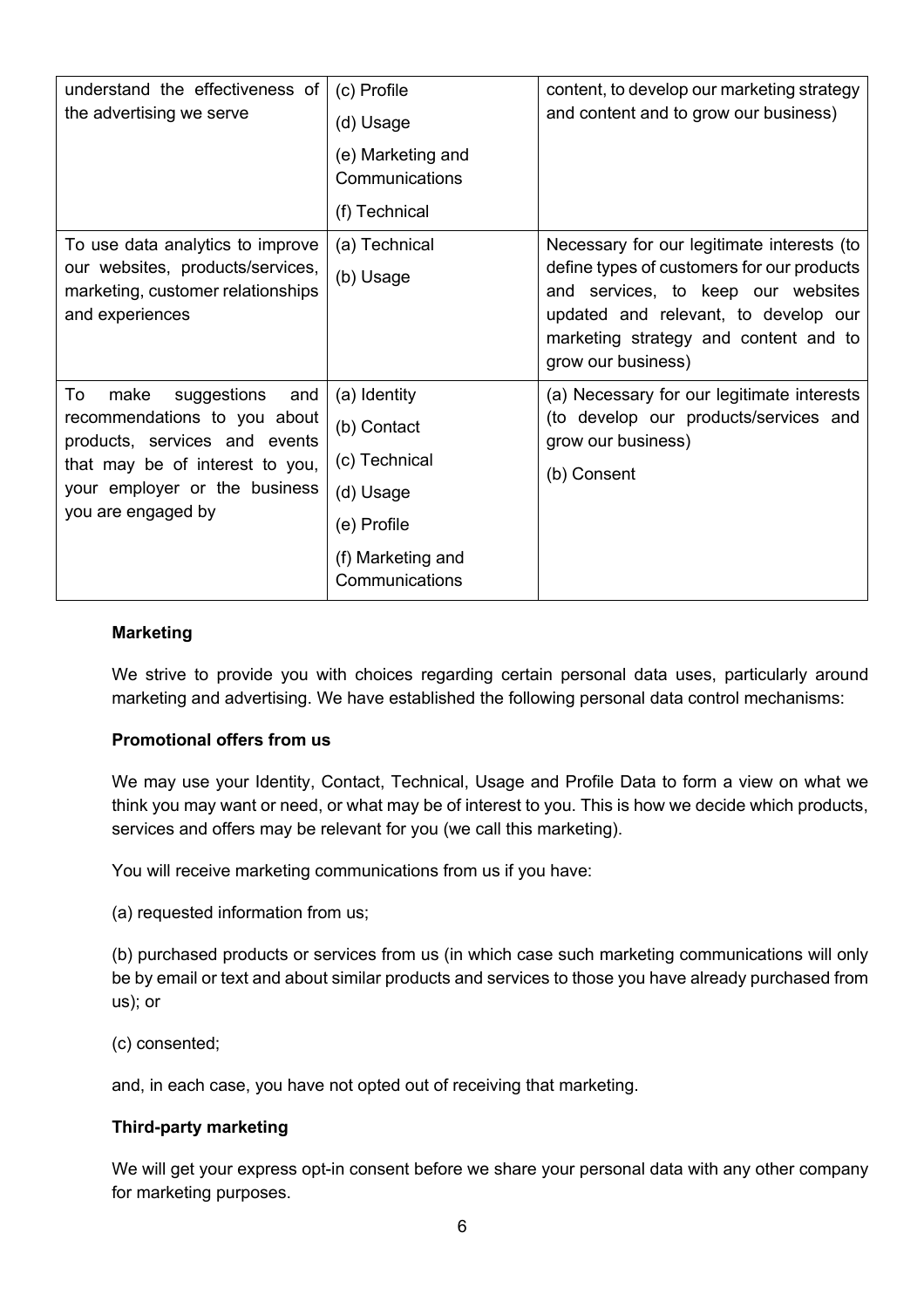# **Opting out**

You can ask us or third parties to stop sending you marketing messages at any time by following the opt-out links on any marketing message sent to you or by contacting us at any time using the contact information set out above.

# **Cookies**

If you are visiting our websites, you can set your browser to refuse all or some browser cookies, or to alert you when websites set or access cookies. If you disable or refuse cookies, please note that some parts of our websites may become inaccessible or not function properly.

#### **Change of purpose**

We will only use your personal data for the purposes for which we collected it, unless we reasonably consider that we need to use it for another reason and that reason is compatible with the original purpose. If you wish to get an explanation as to how the processing for the new purpose is compatible with the original purpose, please contact us.

If we need to use your personal data for an unrelated purpose, we will notify you and we will explain the legal basis which allows us to do so.

Please note that we may process your personal data without your knowledge or consent, in compliance with the above rules, where this is required or permitted by law.

# **5. Disclosures of your personal data**

We may have to share your personal data with the parties set out below for the purposes set out in the table in paragraph 4 above.

- External Third Parties as set out in the *Glossary*
- Third parties to whom we may choose to sell, transfer, or merge parts of our business or our assets. Alternatively, we may seek to acquire other businesses or merge with them. If a change happens to our business, then the new owners may use your personal data in the same way as set out in this Privacy Policy.

We require all third parties to respect the security of your personal data and to treat it in accordance with the law. We do not allow our third-party service providers to use your personal data for their own purposes and only permit them to process your personal data for specified purposes and in accordance with our instructions.

#### **6. International transfers**

- 6.1 We may share your personal data with companies within the Chauvet Group. This may involve transferring data collected from users within the UK and Europe outside the European Economic Area (EEA).
- 6.2 Whenever we transfer personal data collected from users within the UK and Europe out of the EEA, we ensure a similar degree of protection is afforded to it by ensuring at least one of the following safeguards is implemented:
	- (a) we will only transfer your personal data to countries that have been deemed to provide an adequate level of protection for personal data by the European Commission; or
	- (b) by using specific contracts approved by the European Commission which give personal data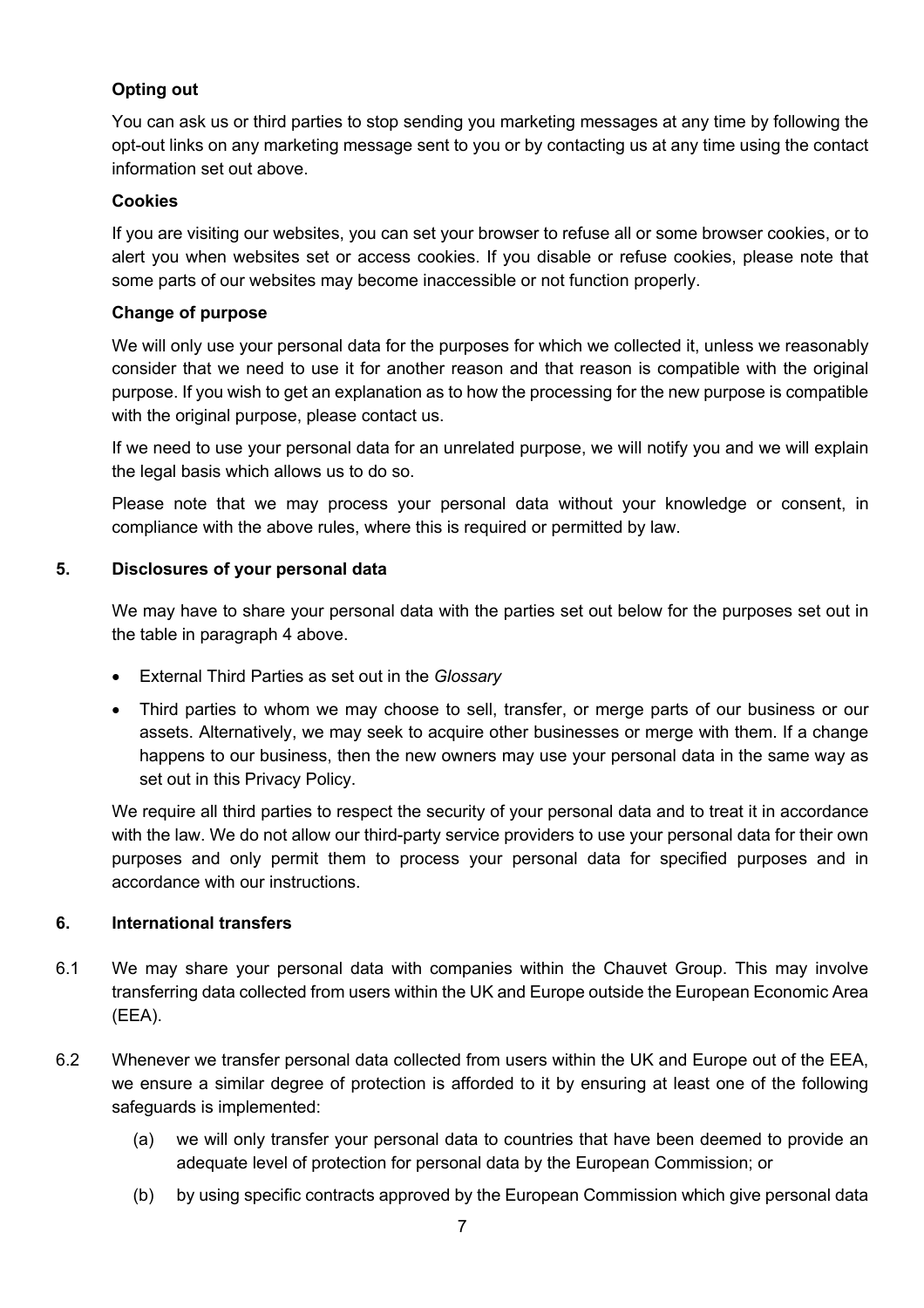the same protection it has in Europe.

6.3 Please contact us if you want further information on the specific mechanism used by us when transferring your personal data out of the EEA.

# **7. Data security**

We have put in place appropriate security measures to prevent your personal data from being accidentally lost, used or accessed in an unauthorised way, altered or disclosed. In addition, we use encryption and limit access to your personal data to those employees, agents, contractors and other third parties who have a business need to know. They will only process your personal data on our instructions and they are subject to a duty of confidentiality.

We have put in place procedures to deal with any suspected personal data breach and will notify you and any applicable regulator of a breach where we are legally required to do so.

#### **8. Data retention**

# **How long will you use my personal data for?**

We will only retain your personal data for as long as necessary to fulfil the purposes we collected it for, including for the purposes of satisfying any legal, accounting, or reporting requirements.

To determine the appropriate retention period for personal data, we consider the amount, nature, and sensitivity of the personal data, the potential risk of harm from unauthorised use or disclosure of your personal data, the purposes for which we process your personal data and whether we can achieve those purposes through other means, and the applicable legal requirements.

In some circumstances you can ask us to delete your data: see *Request erasure* below for further information.

In some circumstances we may anonymise your personal data (so that it can no longer be associated with you) for research or statistical purposes in which case we may use this information indefinitely without further notice to you.

#### **9. Your legal rights**

Under certain circumstances, you have rights under data protection laws in relation to your personal data. See the following sections below to find out more about these rights.

- *Request access to your personal data*
- *Request correction of your personal data*
- *Request erasure of your personal data*
- *Object to processing of your personal data*
- *Request restriction of processing your personal data*
- *Request transfer of your personal data*
- *Right to withdraw consent*

If you wish to exercise any of the rights set out above, please contact us by telephone, mail or email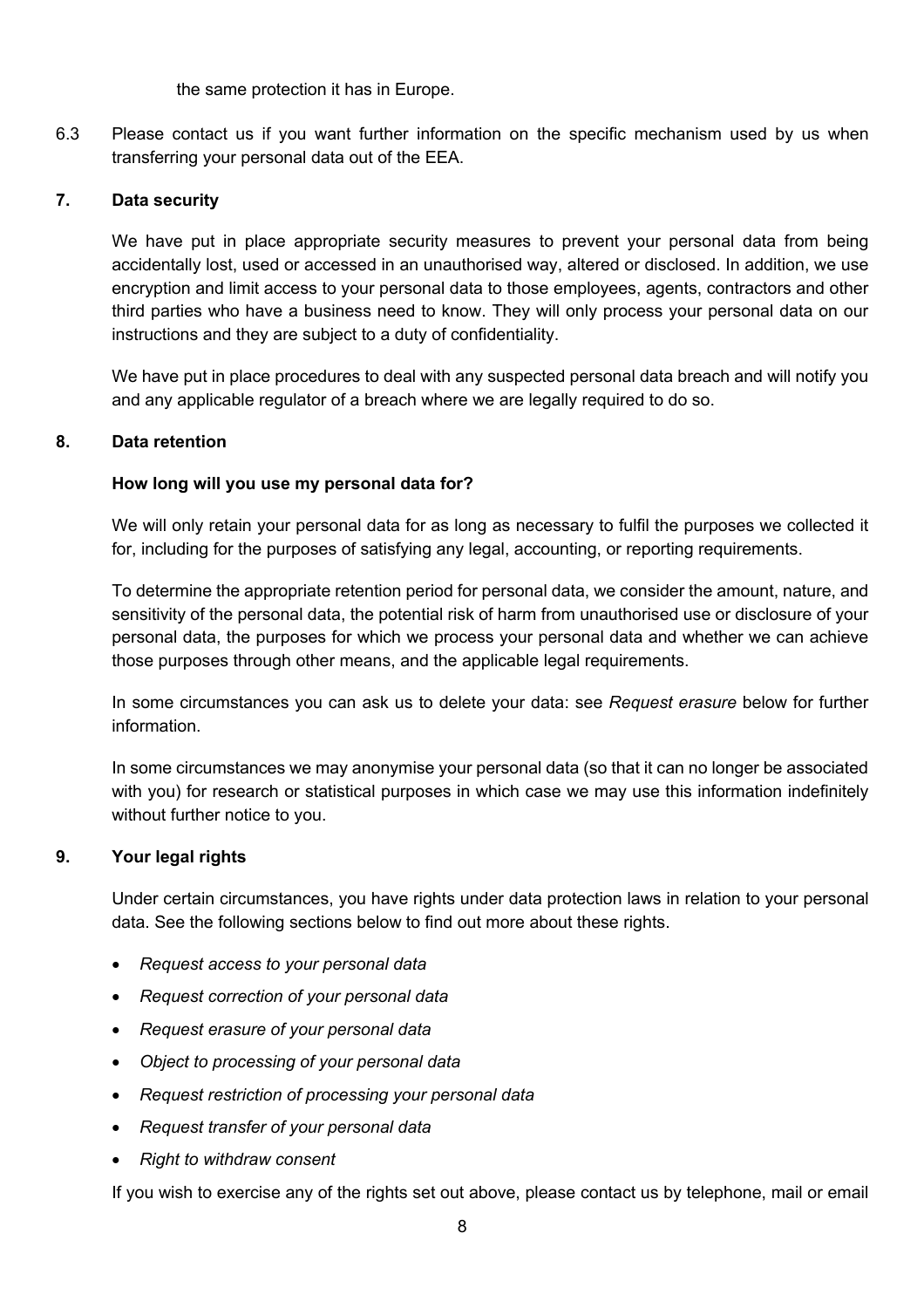using the contact information set out above.

## **No fee usually required**

You will not have to pay a fee to access your personal data (or to exercise any of the other rights). However, we may charge a reasonable fee if your request is clearly unfounded, repetitive or excessive. Alternatively, we may refuse to comply with your request in these circumstances.

#### **What we may need from you**

We may need to request specific information from you to help us confirm your identity and ensure your right to access your personal data (or to exercise any of your other rights). This is a security measure to ensure that personal data is not disclosed to any person who has no right to receive it. We may also contact you to ask you for further information in relation to your request to speed up our response.

# **Time limit to respond**

We try to respond to all legitimate requests within one month. Occasionally it may take us longer than a month if your request is particularly complex or you have made a number of requests. In this case, we will notify you and keep you updated.

# 10. **California Privacy Disclosures**

If You are a California resident, California Civil Code Section 1798.83 permits you to request and obtain from us, information regarding the disclosure of your personal data to the third parties for direct marketing purposes in the preceding calendar year, free of charge, once a year. We do not share your personal data with third parties for those parties' direct marketing use.

California residents, who are under 18 and are registered users of ours are allowed to request and have removed, any content or information that they have posted publicly. However, in cases where the law does not require or allow the removal of information, this may not be applicable. This is under California Business and Professions Code Section 22581.

**California Tracking Disclosure:** We do not track the personally identifying information of our users and visitors over time or across third party websites to provide targeted advertising and, therefore, do not respond to Do Not Track (DNT) signals. Some third-party websites may keep track of your browsing activities so that they can tailor the information or advertising they present to you. If you wish to opt out of this tracking, you can enable privacy settings in your browser.

# **11. Glossary**

# **LAWFUL BASIS**

**Legitimate Interest** means the interest of our business in conducting and managing our business to enable us to give you the best service/product and the best and most secure experience. We make sure we consider and balance any potential impact on you (both positive and negative) and your rights before we process your personal data for our legitimate interests. We do not use your personal data for activities where our interests are overridden by the impact on you (unless we have your consent or are otherwise required or permitted to by law). You can obtain further information about how we assess our legitimate interests against any potential impact on you in respect of specific activities by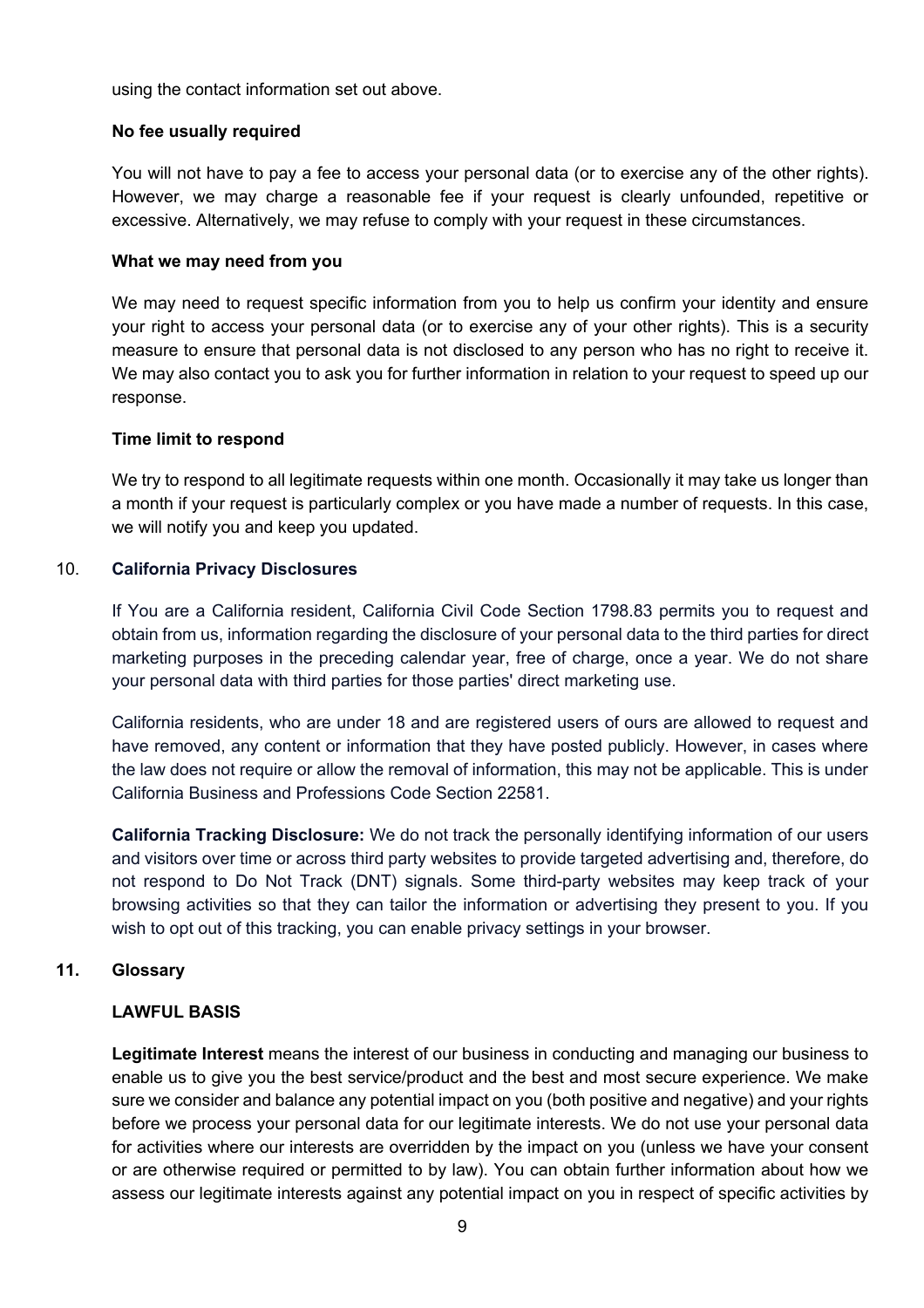contacting us by telephone, mail or email using the contact information set out above.

**Performance of Contract** means processing your data where it is necessary for the performance of a contract to which you are a party or to take steps at your request before entering into such a contract.

**Comply with a legal or regulatory obligation** means processing your personal data where it is necessary for compliance with a legal or regulatory obligation that we are subject to.

**Consent** means processing your personal data where you have given your unambiguous consent to our processing of your personal data.

# **THIRD PARTIES**

#### **External Third Parties**

- Service providers acting as processors based in the EU and US who provide IT and system administration services.
- Professional advisers acting as joint controllers, including lawyers, bankers, auditors and insurers based in the UK, EU and US who provide consultancy, banking, legal, insurance and accounting services.
- HM Revenue & Customs, regulators and other authorities acting as processors or joint controllers based in the UK, EU and US who require reporting of processing activities in certain circumstances.

# **YOUR LEGAL RIGHTS**

You have the right to:

**Request access** to your personal data (commonly known as a "data subject access request"). This enables you to receive a copy of the personal data we hold about you and to check that we are lawfully processing it.

**Request correction** of the personal data that we hold about you. This enables you to have any incomplete or inaccurate data we hold about you corrected, though we may need to verify the accuracy of the new data you provide to us.

**Request erasure** of your personal data. This enables you to ask us to delete or remove personal data where there is no good reason for us continuing to process it. You also have the right to ask us to delete or remove your personal data where you have successfully exercised your right to object to processing (see below), where we may have processed your information unlawfully or where we are required to erase your personal data to comply with local law. Note, however, that we may not always be able to comply with your request of erasure for specific legal reasons which will be notified to you, if applicable, at the time of your request.

**Object to processing** of your personal data where we are relying on a legitimate interest (or those of a third party) and there is something about your particular situation which makes you want to object to processing on this ground as you feel it impacts on your fundamental rights and freedoms. You also have the right to object where we are processing your personal data for direct marketing purposes. In some cases, we may demonstrate that we have compelling legitimate grounds to process your information which override your rights and freedoms.